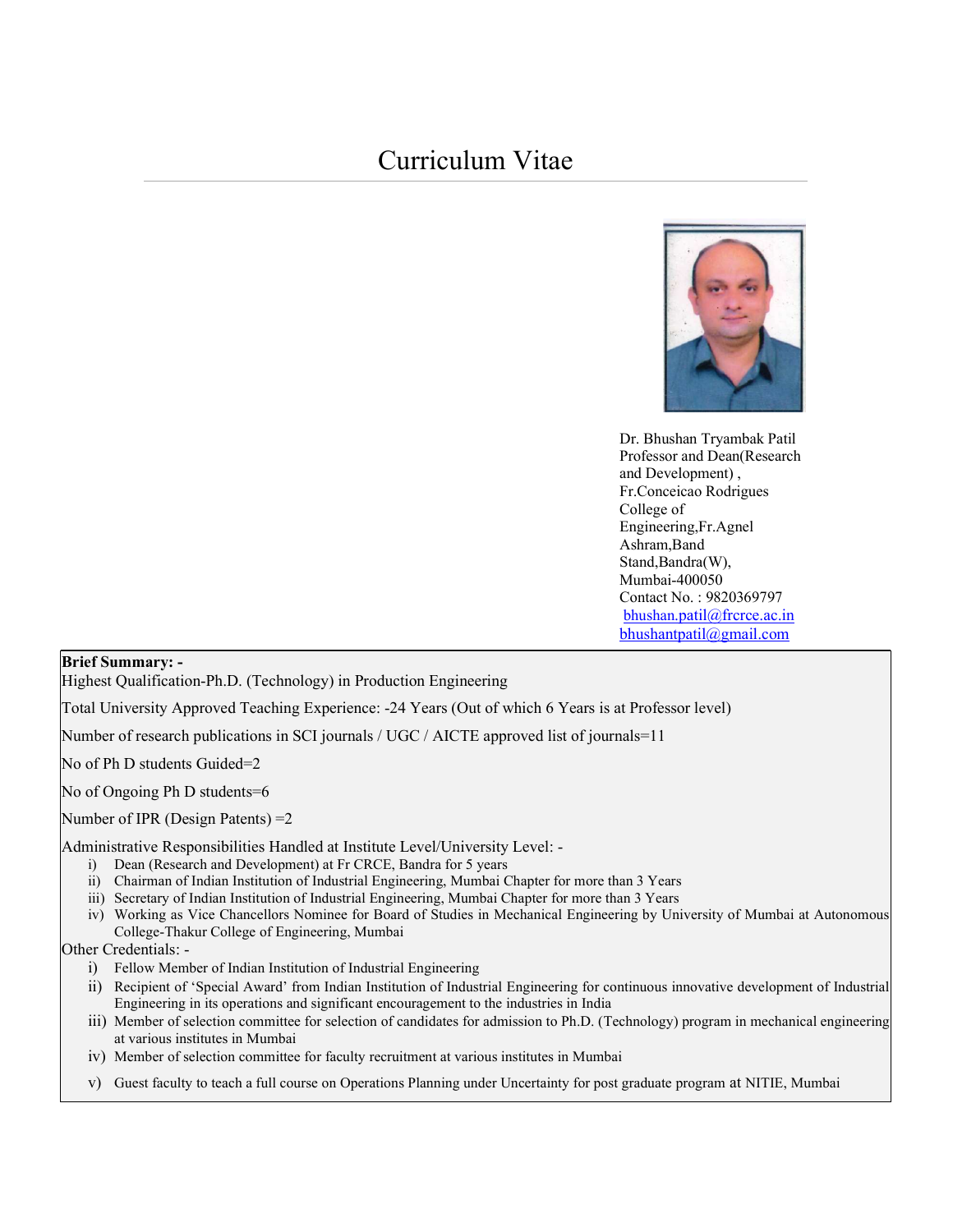| Qualifications  |                                                                            |                                           |                                                                                                                            |              |               |  |
|-----------------|----------------------------------------------------------------------------|-------------------------------------------|----------------------------------------------------------------------------------------------------------------------------|--------------|---------------|--|
| Level           | Details                                                                    | Grade/Div.                                | Institute/University                                                                                                       | Month - Year | Marks $(\% )$ |  |
| Doctorate       | Ph.D. (Technology) in<br>Production Engineering                            |                                           | V.J.T.I.,Mumbai<br>(Autonomous Institute Affiliated<br>to Mumbai University)                                               | March-2014   |               |  |
| Post Graduation | M.E.(Production With<br>Specialization In<br>Manufacturing<br>Engineering) | <b>First Class</b><br>With<br>Distinction | Fr.C.R.C.E.,Bandra<br>(Mumbai University)                                                                                  | March - 2006 | 76.81         |  |
| Graduation      | B.E.(Production<br>Engineering)                                            | <b>First Class</b><br>with<br>Distinction | S.G.G.S.Institute of Engineering<br>& Tecnology, Nanded<br>(Dr.Babasaheb Ambedkar<br>Marathwada<br>University, Aurangabad) | July - 1996  | 68.13         |  |
| 12th Class      | H.S.S.C.                                                                   | <b>First Class</b><br>with<br>Distinction | Amaravati Divisional Board                                                                                                 | March - 1992 | 84.00         |  |
| 10th Class      | S.S.C                                                                      | <b>First Class</b><br>with<br>Distinction | Nagpur Divisional Board                                                                                                    | March - 1990 | 88.57         |  |

# Experience

Summary- Total University Approved Teaching Experience: -24 Years (Out of which 6 Years is at Professor level)

| Type     | Experience Organization                                                | Designation | - To       | Year From Approval Status (University of<br>Mumbai) | Total Experience             |
|----------|------------------------------------------------------------------------|-------------|------------|-----------------------------------------------------|------------------------------|
| Teaching | Lokmanya Tilak<br>College Of Engineering<br>Navi Mumbai                | Lecturer    | 1997-2010  | Approved by University of Mumbai                    | 13.0 yrs.                    |
| Teaching | Lokmanya Tilak<br>College Of Engineering Professor<br>Navi Mumbai      | Assistant   | 2010-2014  | Approved by University of Mumbai                    | 4 Years                      |
| Teaching | Fr. Conceicao Rodrigues Assistant<br>College of<br>Engineering, Bandra | Professor   | 2014-2016  | Approved by University of Mumbai                    | $2 \text{ yrs}$              |
| Teaching | Fr.Conceicao Rodrigues Professor<br>College of<br>Engineering, Bandra  |             | Till today | 02-05-2016 Approved by University of Mumbai         | From $02-05-2016$ till today |

● Approved teacher of University of Mumbai for Ph.D. (Tech) degree in Mechanical Engineering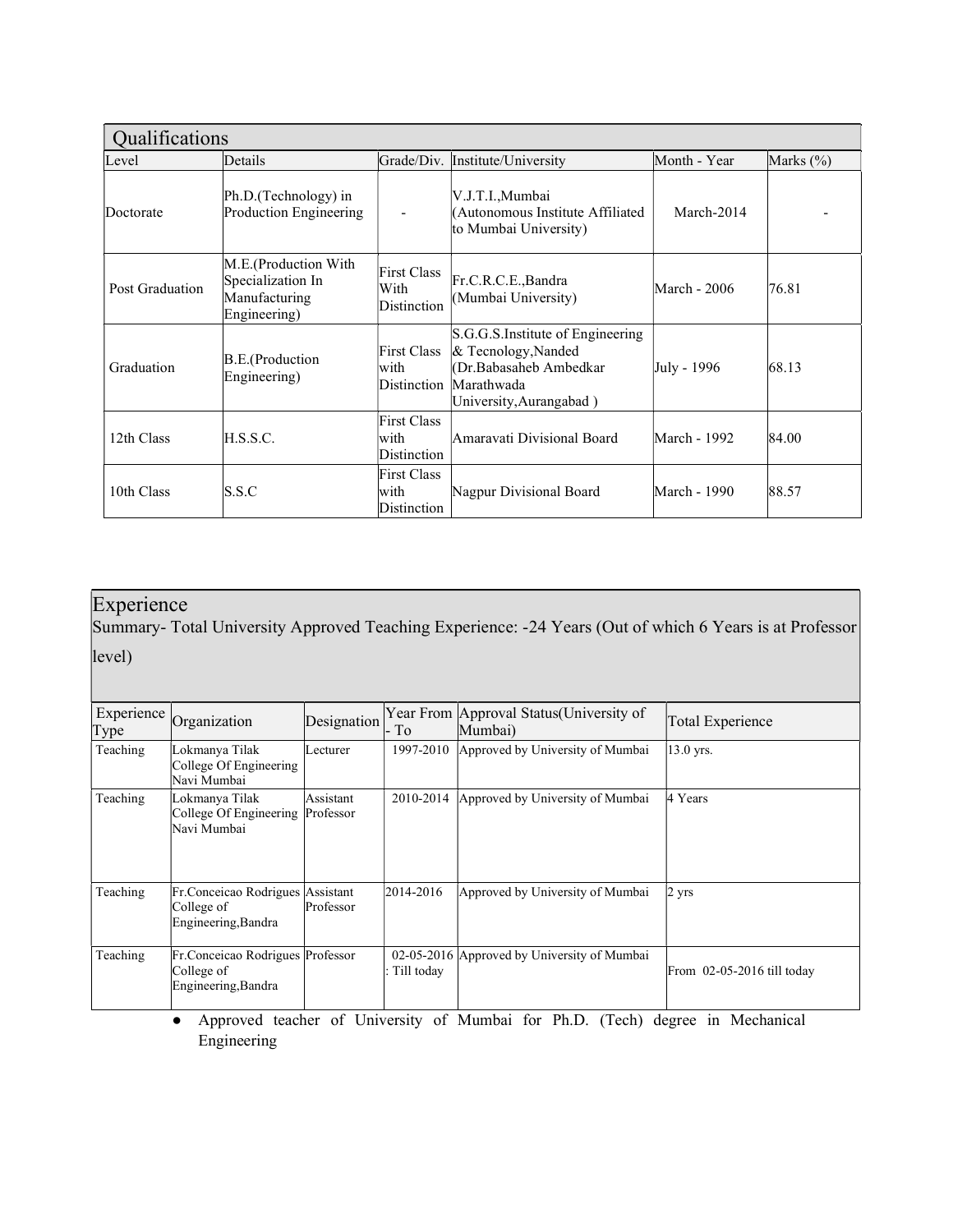## Guidance to Ph.D. Students: -

- Two Student Completed
- Six Students are pursuing Ph.D.

# List of Publications in Journals:-

# Total Number of Publications in research publications in SCI journals / UGC / AICTE approved list of journals =11

| <b>Details</b>                                                                                                                                                                                                                                                                                                                            | Indexing                                                      |
|-------------------------------------------------------------------------------------------------------------------------------------------------------------------------------------------------------------------------------------------------------------------------------------------------------------------------------------------|---------------------------------------------------------------|
| Subramanian, G., Patil, B.T. and Gardas, B.B. (2021), "Evaluation of enablers of<br>cloud technology to boost industry 4.0 adoption in the manufacturing micro, small<br>and medium enterprises", Journal of Modelling in Management, Vol. 16 No. 3, pp.<br>944-962.<br>https://doi.org/10.1108/JM2-08-2020-0207                          | SCI/Scopus<br>Indexed/UGC<br>Approved                         |
| Joshi, K., & Patil, B.T. (2020). Performance evaluation of various texture analysis<br>techniques for machine vision-based characterization of machined surfaces.<br>International Journal of Computational Vision and Robotics, 10(3), 242-259.<br>DOI: 10.1504/IJCVR.2020.107249                                                        | Scopus<br>Indexed/UGC<br>Approved                             |
| Joshi K. N., Patil B. T. (2020) Multivariate statistical process monitoring and<br>control of machining process using principal components-based Hotelling T2<br>charts: a machine vision approach, International Journal of Productivity and<br>Quality Management, (In Press)<br>DOI: 10.1504/IJPQM.2020.10034309                       | Scopus<br>Indexed/UGC<br>Approved                             |
| Joshi K. N., Patil B. T.(2019), Effect of Illumination Systems on Statistical Texture<br>Parameters based Clustering and Discrimination of Machined Surfaces using<br>Machine Vision, Mapan, Journal of Metrology Society of India pp 1-9 (by<br>Springer Publications) DOI https://doi.org/10.1007/s12647-018-0279-z (Scopus<br>Indexed) | SCI/Scopus<br>Indexed/UGC<br>Approved                         |
| Joshi K. N., Patil B. T., A Review of Machine Vision based Evaluation of Surface<br>Roughness using Texture Analysis Techniques, Industrial Engineering Journal, Nov<br>2018, pp 22-27 (UGC Approved Journal as per UGC-Care List)                                                                                                        | <b>UGC</b><br>Approved<br>Journal as per<br>UGC-Care<br>List) |
| Deshmukh, S. P., Deshmukh, P. D., Patil, B. T., & Thampi, G. T. (2019). Exploring<br>the factors to make e-commerce and m-commerce ubiquitous and pervasive to<br>improve national productivity of India. International Journal of Productivity and<br>Quality Management, 28(4), 457-496. DOI: 10.1504/IJPQM.2019.103691                 | Scopus<br>Indexed/UGC<br>Approved                             |
| Bhise, Dipali., Patil, B, T., and Shaikh, V. A., (2019), Micro lubrication: A way to<br>enhance the machining operation, Industrial Engineering Journal. Vol. 12 No. 4,<br>ISSN: 2581-4915. doi: https://doi.org/10.26488/IEJ.12.4.1169 (UGC Approved<br>Journal as per UGC-Care List)                                                    | <b>UGC</b><br>Approved<br>Journal as per<br>UGC-Care<br>List) |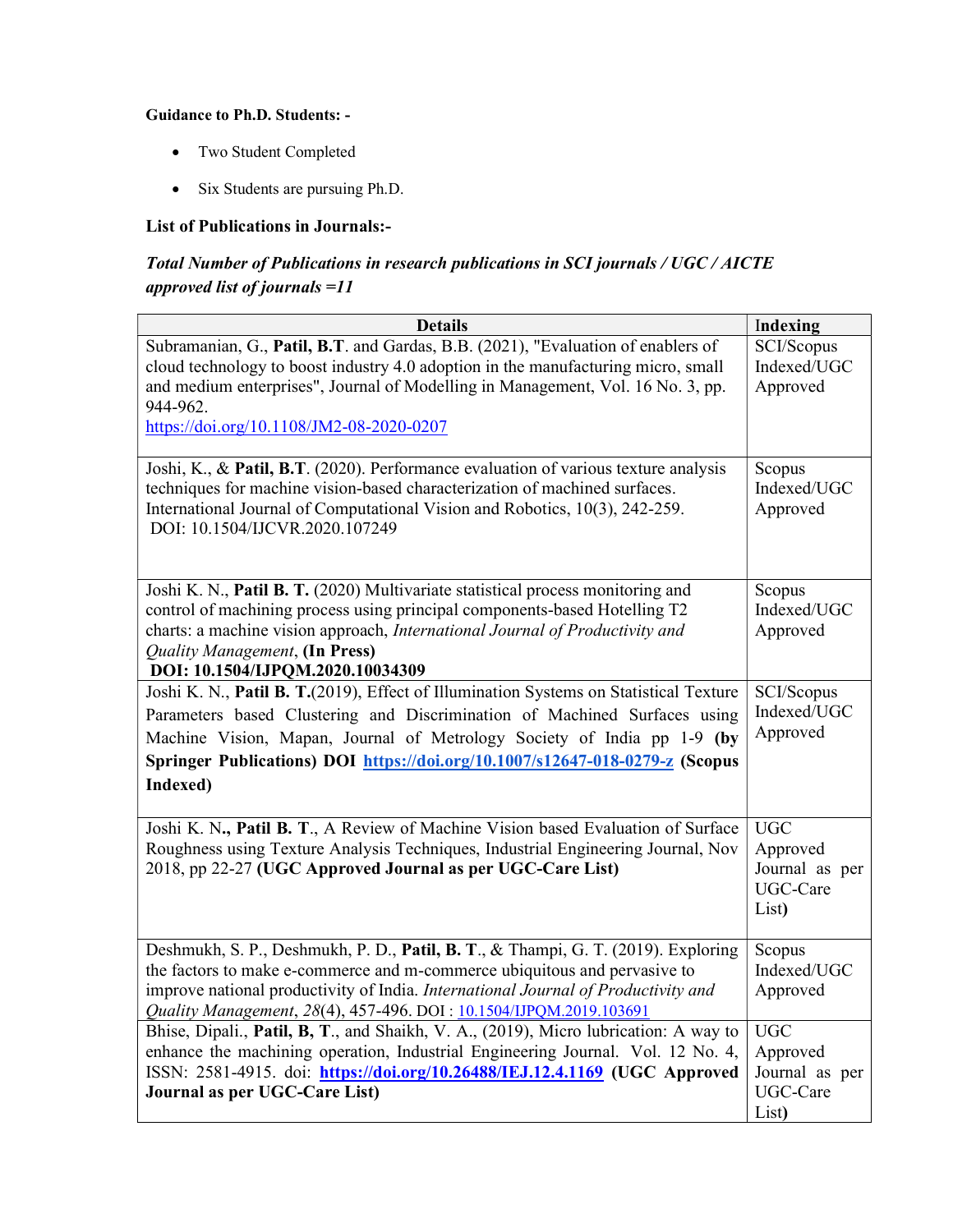| Patil, Bhushan & Subramanian, Geetha. (2020). An Investigation into Factors<br>Influencing System Quality for MSME with Collaborative Manufacturing, Cloud<br>technologies and Industry 4.0. Industrial Engineering Journal. 13. ISSN: 2581-4915<br>10.26488/IEJ.13.5.1231.                                                                   | <b>UGC</b><br>Approved<br>Journal as per<br>UGC-Care<br>List) |
|-----------------------------------------------------------------------------------------------------------------------------------------------------------------------------------------------------------------------------------------------------------------------------------------------------------------------------------------------|---------------------------------------------------------------|
| Singh S., Deepika, Patil B.T. (2019) Advancements in Design And Fabrication of<br>Conformal Cooling Channels for Improvement in Plastic Injection Molding<br>Industrial Engineering Journal (2019), Volume<br>12<br>$(5)$ , doi:<br>Process,<br>https://doi.org/10.26488/IEJ.12.5.1171 (UGC Approved Journal as per UGC-<br><b>Care List)</b> | <b>UGC</b><br>Approved<br>Journal as per<br>UGC-Care<br>List) |
| Patil B.T., Bhandarkar B.M. , Narkhede B.E.(2013), "Cloud Computing: Emerging<br>Enterprise Resource Planning Solution for Small and Medium Enterprises",<br>Industrial Engineering Journal, Vol.6, Issue No.6, June 2013, pp 20-23(ISSN 0970-<br>255) (UGC Approved Journal as per UGC-Care List)                                            | <b>UGC</b><br>Approved<br>Journal as per<br>UGC-Care<br>List) |
| Narkhede, B. E., Raut, R. D., Patil, B. T. and Mahajan, S. K. (2013), Performance<br>Improvement in Small and Medium-Sized Enterprises Due to Information Systems<br>Implementation. Perf. Improv., 52: 24-32. doi: 10.1002/pfi.21385(Scopus Indexed)                                                                                         | <b>UGC</b><br>Approved<br>Journal as per<br>UGC-Care<br>List) |
| Joshi K.N., Patil B.T., (2016), "Review of Industrial Metrology using Machine<br>Vision."; International Journal of Emerging Technology and Advanced<br>Engineering, ISSN:2250-2459, Vol.6, No6, pp 125-131                                                                                                                                   |                                                               |
| Deepika Singh Singraur & Bhushan Patil, "Review on Performance Enhancement<br>of Plastic Injection Molding using Conformal Cooling Channels", International<br>Journal of Engineering Research and General Science, July-August, 2016 ISSN<br>2091-2730, Volume 4, Issue 4, July-August, 2016 (PP.176-180)                                    |                                                               |
| Narkhede, B.E., Mahajan, S.K., Patil, B.T. and Raut, R.D., 2016. Evaluating<br>Factors Influencing Information Quality in Large Firms., International Journal of<br>Social, Behavioral, Educational, Economic, Business and Industrial<br>Engineering, Vol. 11, No. 1 pp 30-37                                                                |                                                               |
| Heeranand B. Vhangade, Bhushan T. Patil, Jaladhi Desai, Saurabh Baranwal<br>(2017), "Design for Manufacturing Integration Ontologies and Analysis in<br>Computer Aided Designing," International Journal of Innovative Research in<br>Science, Engineering and Technology, Vol.6, Issue 6,pp 11773-11779                                      |                                                               |
| Joshi, K. N., Patil, B. T., & Satao, M. S. (2014). Optimization of Variation in Wall<br>Thickness of a Deep Drawn Cup using Virtual Design of Experiments.; IRACST -<br>Engineering Science and Technology: An International Journal (ESTIJ), ISSN:<br>2250-3498 Vol.4, No.5, pp 124-128                                                      |                                                               |
| Joshi, K. N., Patil, B. T., & Satao, M. S.(2014), Review of Optimization Aspects<br>for Metal Forming Process IRACST - Engineering Science and Technology: An<br>International Journal (ESTIJ), Vol.4, No. 2,pp71-75                                                                                                                          |                                                               |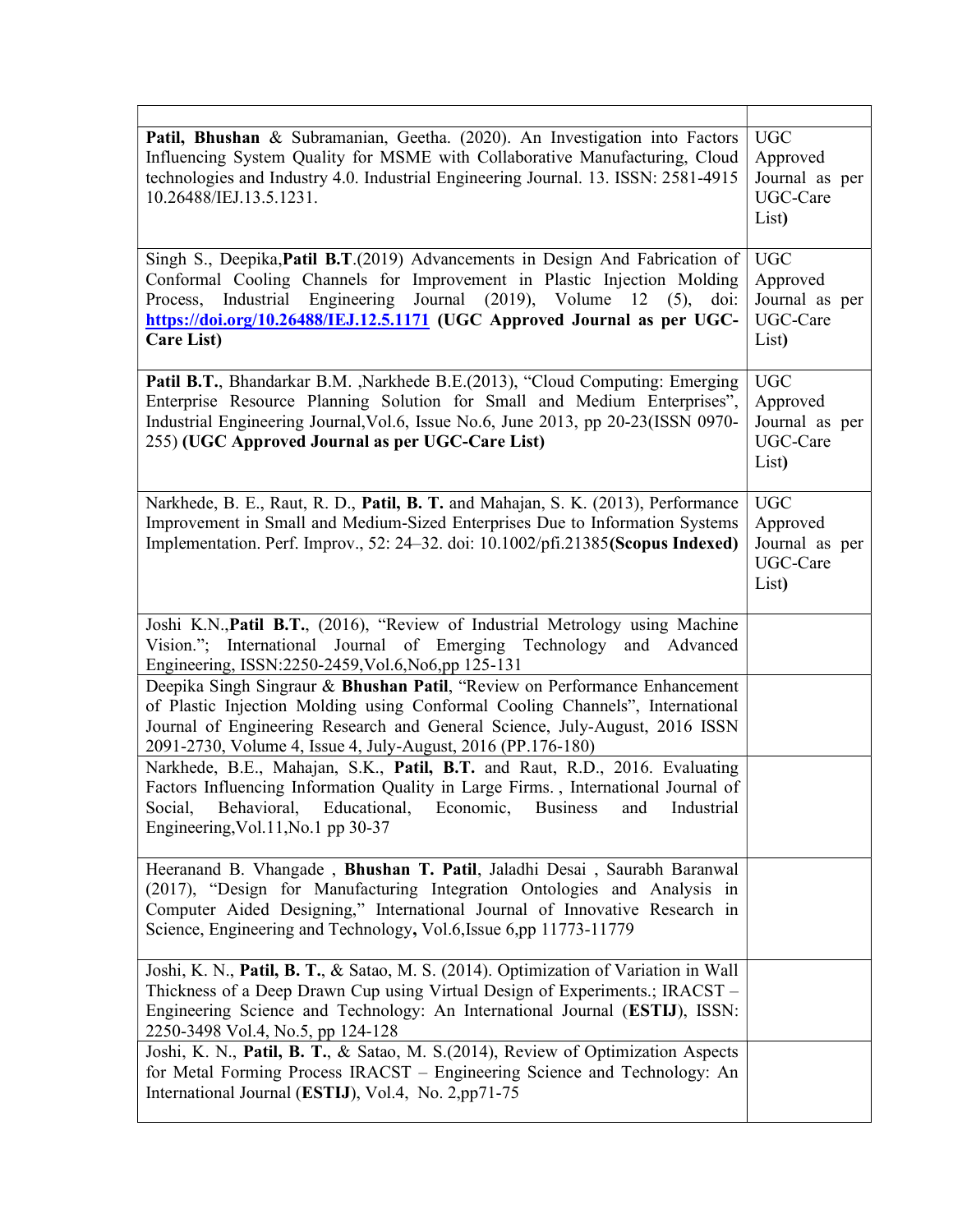Doctor Y.N.,Patil B.T.,Darekar A.M. (2015), "Review of Optimization Aspects for Casting Processes.";International Journal of Science and Research(IJSR), ISSN (On line):2319-7064,Vol.4,No 3,pp 2364-2368

Darekar A.M.,Venkatesh T.S.,Patil B.T., Doctor Y.N (2015), "Review of Optimization Aspects for Plastic Injection Molding Process."; IRACST – Engineering Science and Technology: An International Journal (ESTIJ), ISSN: 2250-3498 Vol.5, No.1, pp 197-201.

Patil B.T., Narkhede B.E.,Mahajan S.K.,Joshi A.P.(2012), "Performance Evaluation of Enterprise Resource Planning (ERP) Systems in Indian Manufacturing Industries", IRACST- International Journal of Research in Management & Technology (IJRMT), Vol. 2, No. 1,pp 72-75 (ISSN: 2249-9563)

# Conference Publications/Presentations: -

| <b>Sr</b>      | <b>Details</b>                                                                                                                                                                                                                                                                                                                                                                                                                                                                                                                                                                                                                                                                                   | <b>Indexing</b>   |
|----------------|--------------------------------------------------------------------------------------------------------------------------------------------------------------------------------------------------------------------------------------------------------------------------------------------------------------------------------------------------------------------------------------------------------------------------------------------------------------------------------------------------------------------------------------------------------------------------------------------------------------------------------------------------------------------------------------------------|-------------------|
| No             |                                                                                                                                                                                                                                                                                                                                                                                                                                                                                                                                                                                                                                                                                                  |                   |
| 1              | Joshi K.N., Patil B.T. (2019) A Perspective of Integrated Machine<br>Vision Based-Multivariate Statistical Process Control. In: Vasudevan H.,<br>Kottur V., Raina A. (eds) Proceedings of International Conference on<br>Intelligent Manufacturing and Automation. Lecture Notes in Mechanical<br>Engineering. Springer, Singapore. https://doi.org/10.1007/978-981-13-<br>2490-1 42<br>(This paper was presented at International Conference on Intelligent<br>Manufacturing and Automation (ICIMA 2018), 2018, Mumbai, India. This<br>Conference was organised by D J Sanghvi College of Engineering, Vile<br>Parle, Mumbai, Maharashtra, India<br>Date of<br>Conference- 20 and 21 July 2018) | Scopus<br>Indexed |
| $\overline{2}$ | Ketaki Joshi, Bhushan Patil(2020), Prediction of Surface Roughness by<br>Machine Vision using Principal Components based Regression Analysis,<br>Procedia Computer Science, Volume 167,2020, Pages 382-391,<br>ISSN 1877-0509,<br>https://doi.org/10.1016/j.procs.2020.03.242                                                                                                                                                                                                                                                                                                                                                                                                                    | Scopus<br>Indexed |
| $\overline{3}$ | Bhise, D.K., Patil, B.T., Shaikh, V.A., 2021. Air Assisted Atomization<br>Characterization of Biodegradable Fluid Using Microlubrication Technique.<br>MSF 1019, 211-217.<br>https://doi.org/10.4028/www.scientific.net/msf.1019.211<br>(This paper was presented at Second International Conference on Material<br>Science and Manufacturing Technology 2020(ICMST 2020), Coimbatore,<br>Tamilnadu ,India<br>Date of Conference-09-04-2020-10-04-2020)                                                                                                                                                                                                                                          | Scopus<br>Indexed |
| $\overline{4}$ | Bhise, D. K., Patil, B. T., Shaikh, V. A., & Deshmukh, S. P. (2020).<br>Investigating the microlubrication flow inside the nozzle using<br>computational fluid dynamics. Materials Today: Proceedings, 27, 492-496.                                                                                                                                                                                                                                                                                                                                                                                                                                                                              | Scopus<br>Indexed |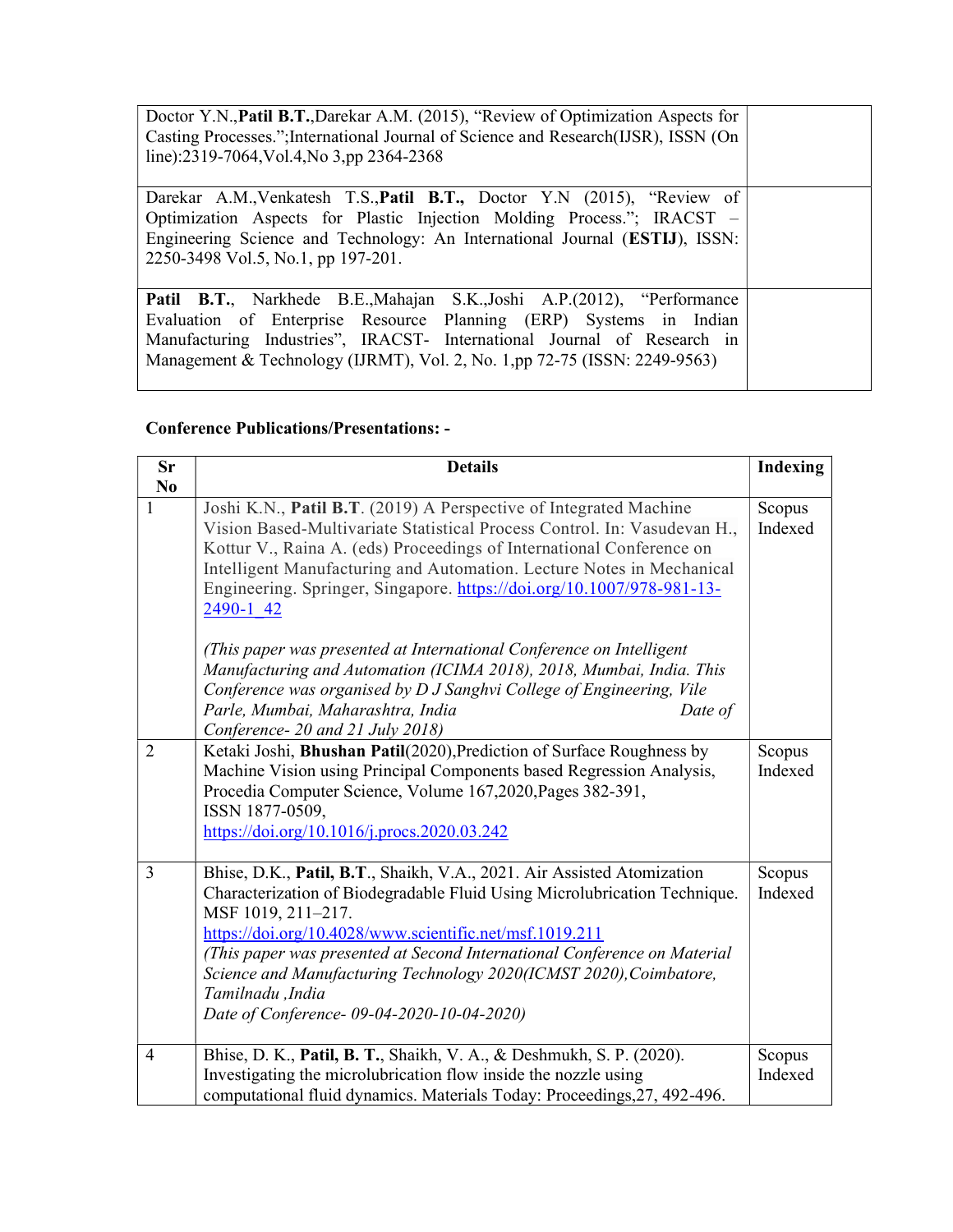|    | https://doi.org/10.1016/j.matpr.2019.11.290                                |         |
|----|----------------------------------------------------------------------------|---------|
|    | (This paper was presented at First International Conference on Recent      |         |
|    | Advances in Materials and Manufacturing ICRAMM, Sept 2019, Belagavi,       |         |
|    | India.This Conference was organised by KLE Dr. KLE MS Sheshgiri            |         |
|    | College of Engineering & Technology                                        |         |
|    | Date of<br>Balgaum, Karnataka, India                                       |         |
|    | Conference-13-09-2019-14-09-2019)                                          |         |
| 5  | Singraur, D. S., Patil, B. T., & Shaikh, V. A. (2021). Defect Minimization | Scopus  |
|    | of an Injection Molded Plastic Component Using Conformal Cooling           | Indexed |
|    | Channels. Materials Science Forum, 1019, 205-210.                          |         |
|    | https://doi.org/10.4028/www.scientific.net/msf.1019.205                    |         |
|    |                                                                            |         |
| 6  | Pashte, S., Wagle, K., Agrawal, S., Sudhakar, D. S. S., Patil, B.T, &      | Scopus  |
|    | Singraur, D. S. (2020, June). Simulation and optimization for a plastic    | Indexed |
|    | component. In IOP Conference Series: Materials Science and Engineering     |         |
|    | (Vol. 872, No. 1, p. 012072). IOP Publishing.                              |         |
|    | doi:10.1088/1757-899X/872/1/012072                                         |         |
|    |                                                                            |         |
|    |                                                                            |         |
| 7  | Veerabhadrarao, M., Patil, B. T., Shaikh, V. A., & Sudhakar, D. S. S.      | Scopus  |
|    | (2021). Contribution of Factors such as Machining Parameters, MQL          | Indexed |
|    | Nozzle Orientation (Angle & Distance) and MQL Nano-Fluid Type on           |         |
|    | Surface Finish of Turned Steel Work-Pieces Using DOE Approach.             |         |
|    | Materials Science Forum, 1019, 181-193.                                    |         |
|    | https://doi.org/10.4028/www.scientific.net/msf.1019.181                    |         |
| 8  | Prince W Dabreo, Ketaki N Joshi, Bhushan T Patil and Meera B Kokate        | Scopus  |
|    | (2020) Machine vision based interferometry for measurement of flatness     | Indexed |
|    | error in micro and nano manufacturing. IOP Conf. Series: Materials         |         |
|    | Science and Engineering, 872 (2020) 012066                                 |         |
|    | https://doi:10.1088/1757-899X/872/1/012066                                 |         |
| 9  | Meera B. Kokate, Bhushan T. Patil, and Geetha Subramanian (2020)           | Scopus  |
|    | Machine Learning as a Smart Manufacturing Tool. In: Vasudevan H.,          | Indexed |
|    | Kottur V., Raina A. (eds) Proceedings of International Conference on       |         |
|    | Intelligent Manufacturing and Automation. Lecture Notes in Mechanical      |         |
|    | Engineering. Springer, Singapore. https://doi.org/10.1007/978-981-15-4485- |         |
|    | 9 37                                                                       |         |
| 10 | G. Subramanian, B. T. Patil and M. Kokate, "Review of Modern               | Scopus  |
|    | Technologies in Manufacturing Sector," 2019 International Conference on    | Indexed |
|    | Advances in Computing, Communication and Control (ICAC3), Mumbai,          |         |
|    | India, 2019, pp. 1-6, doi: 10.1109/ICAC347590.2019.9036835.                |         |
| 11 | Joshi K., Patil B.T (2020) Evaluation of Surface Roughness by Machine      |         |
|    | Vision Using Neural Networks Approach. In: Parwani A., Ramkumar P.         |         |
|    | (eds) Recent Advances in Mechanical Infrastructure. Lecture Notes in       |         |
|    | Intelligent Transportation and Infrastructure. Springer, Singapore.        |         |
|    | https://doi.org/10.1007/978-981-32-9971-9 3                                |         |
|    | (This paper was presented at International Conference on Recent Advances   |         |
|    | in Mechanical Infrastructure, Ahmedabad, India. This Conference was        |         |
|    | organised by Institute of Infrastructure, Technology, Research and         |         |
|    | Management, Ahmedabad, Gujrat, India                                       |         |
|    | Date of Conference-20-21 April 2019)                                       |         |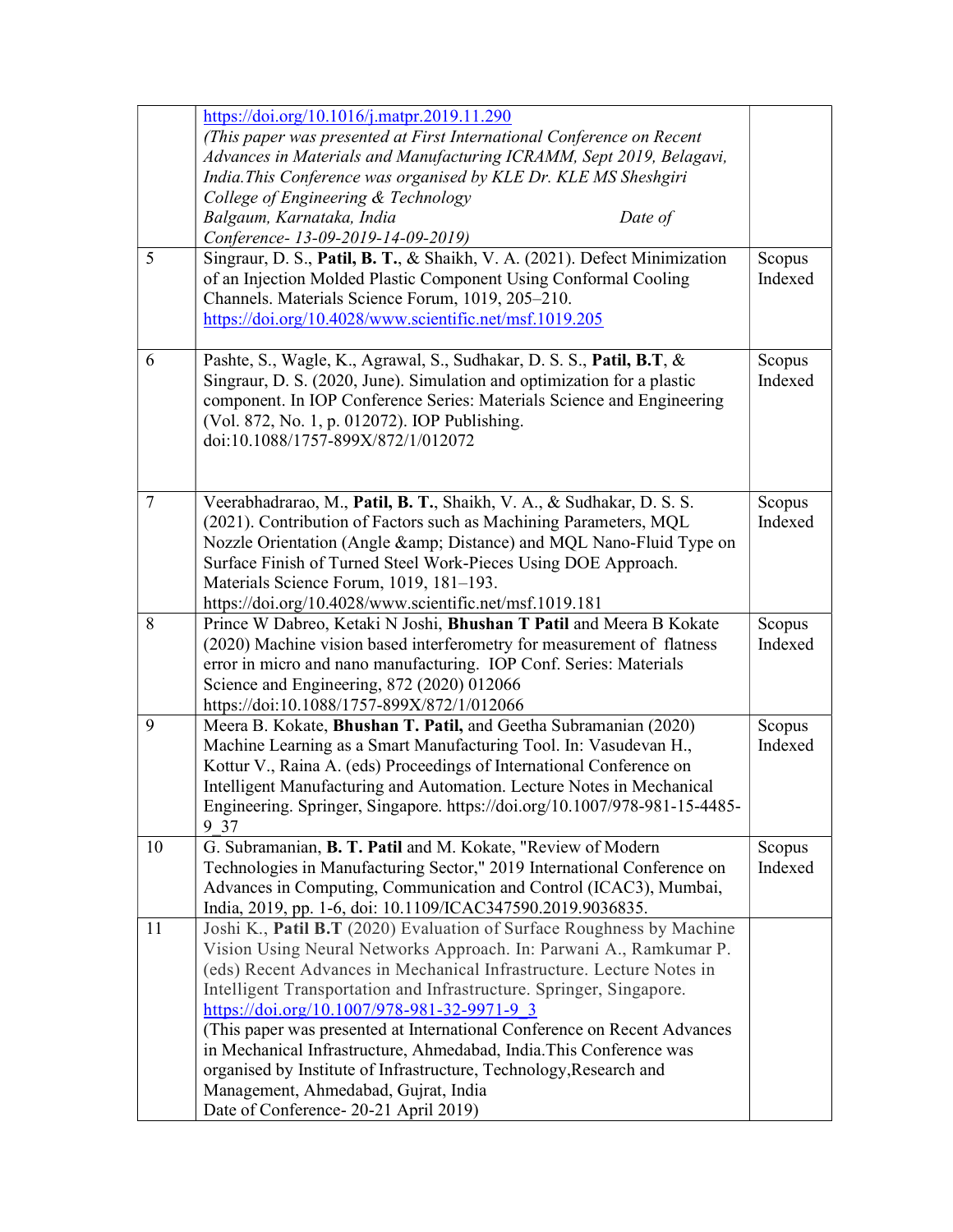| 12 | Joshi K. N., Patil B. T.(2018), Recent Developments in Quality Inspection<br>of Spur Gears using Machine Vision Technology, International Conference<br>on Role of Industrial Engineering in Industry 4.0 Paradigm, organized by<br>IIIE, Bhubaneshwar in association with SOA, (ICIEIND-2018)<br>(This paper was presented at International Conference on Manufacturing<br>and Industrial Engineering (ICMIE-2017), Aurangabad, Maharashtra,<br>India.This Conference was organised by MGM'sJawaharlal Nehru<br>Engineering College, Aurangabad, Maharashtra, India in association with<br><b>IIIE</b> Aurangabad chapter<br>Date of Conference-14-16 September 2017)              |  |
|----|-------------------------------------------------------------------------------------------------------------------------------------------------------------------------------------------------------------------------------------------------------------------------------------------------------------------------------------------------------------------------------------------------------------------------------------------------------------------------------------------------------------------------------------------------------------------------------------------------------------------------------------------------------------------------------------|--|
| 13 | Joshi K. N., Patil B. T., (2017), A Review of Machine Vision based<br>Evaluation of Surface Roughness using Texture Analysis Techniques, In<br>International Conference on Manufacturing and Industrial Engineering -<br>2017, Organized by Indian Institution of Industrial Engineering, (ICMIE-<br>2017)<br>(This paper was presented at International Conference on Manufacturing<br>and Industrial Engineering (ICMIE-2017), Aurangabad, Maharashtra,<br>India. This Conference was organised by MGM'sJawaharlal Nehru<br>Engineering College, Aurangabad, Maharashtra, India in association with<br><b>IIIE</b> Aurangabad chapter<br>Date of Conference-14-16 September 2017) |  |
| 14 | Rakesh A. Shinde, Bhushan T. Patil, Ketaki N. Joshi,<br>Optimization of Tube Hydroforming Process (without Axial Feed) by Using<br>Simulations, Procedia Technology, Volume 23, 2016, Pages<br>FEA<br>398-<br>405, ISSN 2212-0173,<br>https://doi.org/10.1016/j.protcy.2016.03.043.<br>(This paper was presented at 3rd International Conference on Innovations<br>in Automation and Mechatronics Engineering 2016, ICIAME 2016 05-06<br>February, 2016 organized by G H Patel College of Engineering &<br>Technology, VallabhVidyanagar 388120)                                                                                                                                    |  |
| 15 | Bhise D.K., Patil B. T., Shaikh V (2018) A Review of Micro Lubrication<br>for Metal Working Process, International Conference on Role of Industrial<br>Engineering in Industry 4.0 Paradigm, organized by IIIE, Bhubaneshwar in<br>association with SOA, ICIEIND 2018.<br>(This paper was presented in International Conference on Role of Industrial<br>Engineering in Industry 4.0 Paradigm, organized by IIIE, Bhubaneshwar<br>Date of Conference-27-09-2018-30-09-2018)                                                                                                                                                                                                         |  |
| 16 | Deepika Singh Singraur, Dr. Bhushan T. Patil, Yogesh Rampariya(2018),<br>Thermoplastic<br>Injection<br>Advancements in<br>Molding<br>System with<br>Conformally Cooled Channels, International Conference on Role of<br>Industrial Engineering in Industry 4.0 Paradigm, organized by IIIE,<br>Bhubaneshwar in association with SOA, (ICIEIND-2018)<br>(This paper was presented in International Conference on Role of Industrial<br>Engineering in Industry 4.0 Paradigm, organized by IIIE, Bhubaneshwar<br>Date of Conference-27-09-2018-30-09-2018)                                                                                                                            |  |
| 17 | VeeraBhadraRao M., Patil B.T., Shaikh V.A., Sudhakar D.S.S. (2020)<br>Experimental Performance Evaluation<br>Mist<br>of<br>Cooling<br>Using                                                                                                                                                                                                                                                                                                                                                                                                                                                                                                                                         |  |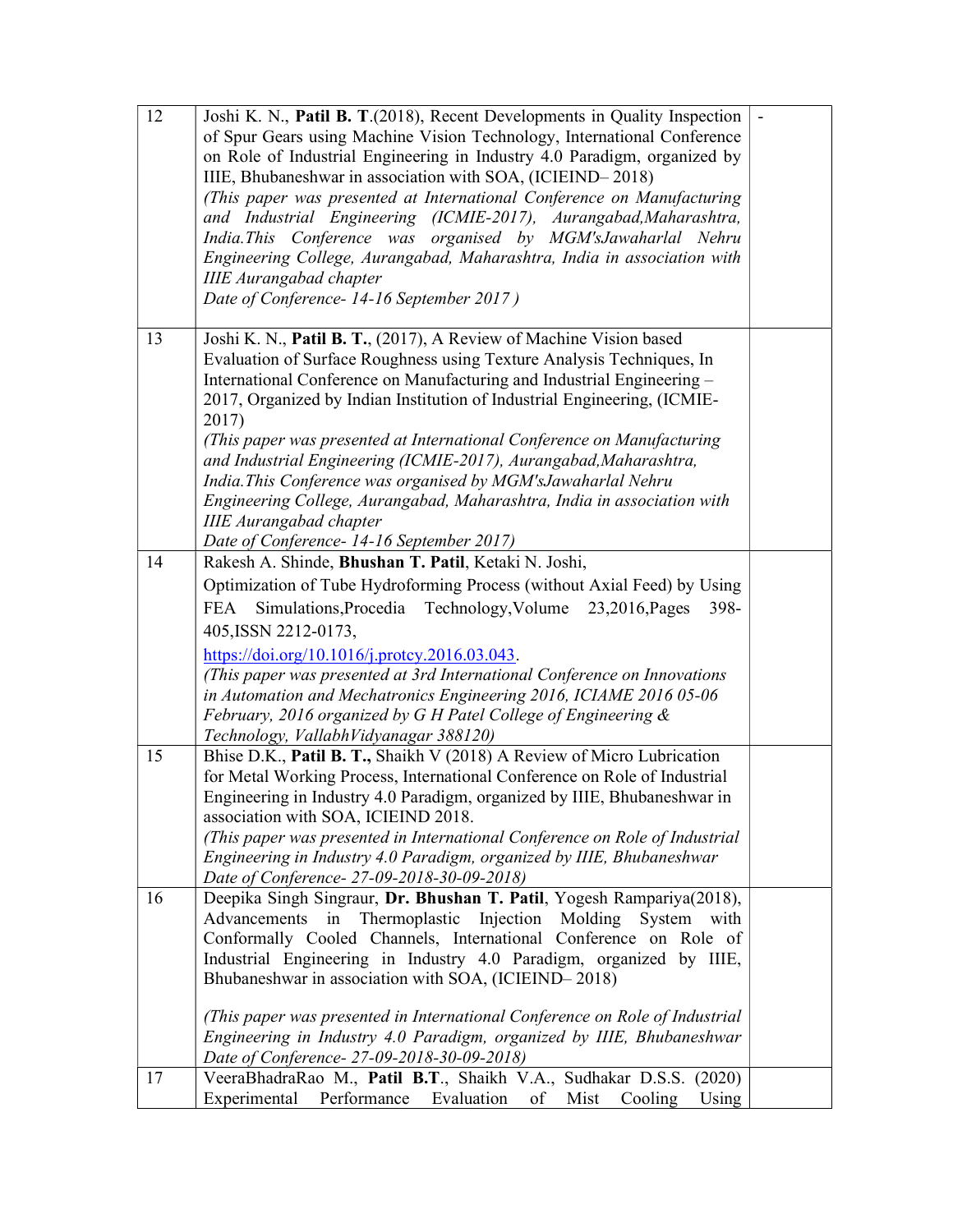|    | Biodegradable Coconut Oil in Turning of EN24 Steel in Minimization of<br>Tool Wear, Surface Roughness, and Chip Thickness. In: Parwani A.,<br>Ramkumar P. (eds) Recent Advances in Mechanical Infrastructure. Lecture<br>Notes in Intelligent Transportation and Infrastructure. Springer, Singapore<br>doi: https://doi.org/10.1007/978-981-32-9971-9 1 |  |
|----|----------------------------------------------------------------------------------------------------------------------------------------------------------------------------------------------------------------------------------------------------------------------------------------------------------------------------------------------------------|--|
| 18 | Patil B.T., Narkhede B.E., Mahajan S.K. (2012), "Cloud Computing:<br>Emerging Enterprise Resource Planning Solution for Small and Medium<br>Enterprises", 1st International Conference on Best Practices in Supply<br>Chain Management (BPSCM), organized by Siksha 'O' Anusandhan<br>University, Bhubaneswar, 22-23 November 2012                       |  |
| 19 | Patil B.T., Narkhede B.E., Satao S.M., D.Chandrababu(2010), "Analysis of<br>Factors Contributing to Successful Implementation of ERP ,"International<br>Conference on Advances in Industrial Engineering Applications, ICAIEA<br>2010, organized by Anna University, Chennai, 6-8 January 2010                                                           |  |
| 20 | Joshi K.N., Patil B. T., (2018) Machine Vision based Multivariate<br>Statistical Process Monitoring: An Efficient Tool for Quality Control and<br>Management, 3rd National Conference on Industrial Engineering and<br>Technology Management, NCIETM 2018, NITIE                                                                                         |  |
| 21 | D. S. Singraur, B. T. Patil, Y. Rampariya., (2018) "Advancements in<br>Design And Fabrication of Conformal Cooling Channels for Improvement<br>in Plastic Injection Molding Process", 3rd National Conference on Industrial<br>Engineering and Technology Management, NCIETM 2018, NITIE                                                                 |  |
| 22 | Patil B.T., Narkhede B.E., Mahajan S.K. (2010), "Review of Critical<br>Success (CSF) models for Improving the Performance of Enterprise<br>Resource<br>Planning", First<br>National<br>Conference<br>Product<br>on<br>Engineering (NCPE-2010), organized by Shri Guru Gobind Singhji Institute<br>of Engineering & Technology, Nanded, 3-4 December 2010 |  |
| 23 | Patil B.T., Narkhede B.E., Mahajan S.K. (2010), "Factors affecting the<br>Performance of Organization through Enterprise Resource Planning",<br>National Conference and 52 <sup>nd</sup><br>convention of Industrial Engineering,<br>organized by Indian Institution of Industrial Engineering and Bhilai Steel<br>Plant , Bhilai, 26-28 November 2010.  |  |

# Book Chapter

Joshi K.N., Patil B.T., Vaishnav H.B. (2020) Principal Components Based Multivariate Statistical Process Monitoring of Machining Process Using Machine Vision Approach. In: Patnaik S. (eds) New Paradigm of Industry 4.0. Studies in Big Data, vol 64. Springer, Cham (Springer Book Series) (Invited by Editor in Chief)

DOI: https://doi.org/10.1007/978-3-030-25778-1\_7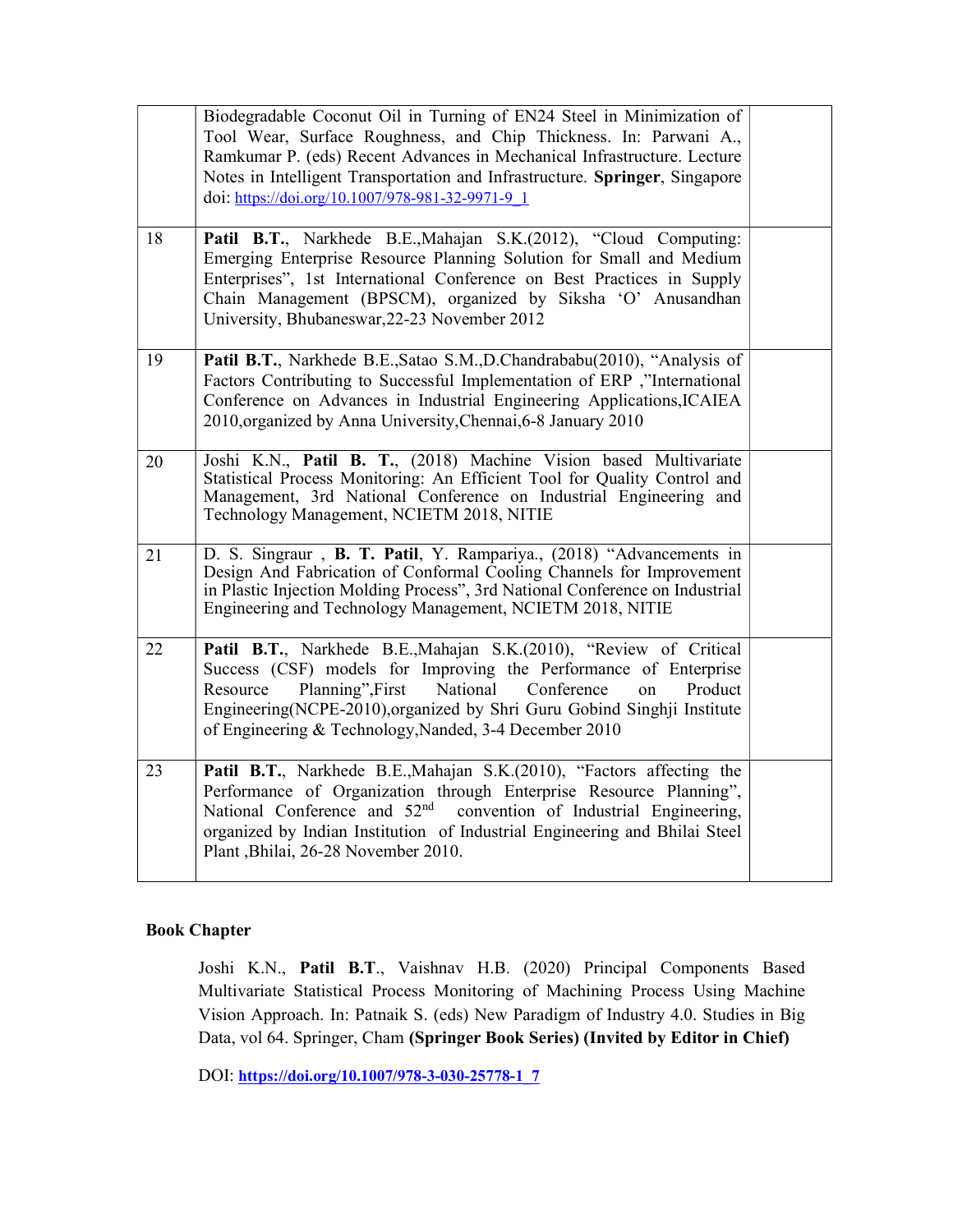# Patent filed/granted

1.Design Patent Accepted and Published in Patent office Journal No 34/2015 and Journal Date 21/08/2015.Details are given below:-

| Detail                           |                                                                        |  |  |  |  |
|----------------------------------|------------------------------------------------------------------------|--|--|--|--|
| <b>APPLICATION NUMBER 267711</b> |                                                                        |  |  |  |  |
| <b>CBR NUMBER</b>                | 17730                                                                  |  |  |  |  |
| <b>CBR DATE</b>                  | 26/11/2014 15:38:44                                                    |  |  |  |  |
| NAME OF ARTICLE                  | PROJECTOR IMAGE CAPTURING DEVICE FOR MEASUREMENT OF GEOMETRY OF GEARS. |  |  |  |  |
| NAME OF APPLICANT                | DR. BHUSHAN TRYAMBAK PATIL                                             |  |  |  |  |
| <b>FER DATE</b>                  | 05/02/2015                                                             |  |  |  |  |
| <b>FILED AT</b>                  | Mumbai                                                                 |  |  |  |  |

2. Design Patent (Accepted and Published) for Article for Image Acquisition and Measurement of Surface and Dimensional Quality (Design Patent application filed to Patent Office, Kolkata, Application Number: 296740 dated 18<sup>th</sup> August 2017) (Journal No: 29/2019, Journal Date: 19/07/2019)

# Seminar /Workshops/CEP attended/Organized:-

| Seminars/Workshops/CEP Attended/Organized |                          |                                                           |                                                             |                      |               |                                                                  |                                         |
|-------------------------------------------|--------------------------|-----------------------------------------------------------|-------------------------------------------------------------|----------------------|---------------|------------------------------------------------------------------|-----------------------------------------|
| Type                                      | Attended/Organized Title |                                                           | Offered By                                                  | Contribution<br>As   | Level         | Organized By                                                     | Date                                    |
| <b>STTP</b>                               | Attended                 | Project<br>Management                                     | MCT's Rajiv<br>Gandhi Imstitute<br>of Technology            | None                 | National      | MCT's Rajiv Gandhi<br>Institute of<br>Technology ,Mumbai 05-2006 | $08-05-$<br>$2006:12-$                  |
| Seminar                                   | Organized                | <b>SIX SIGMA</b>                                          | None                                                        | Resource<br>Person   | National      | MCT's Rajiv Gandhi<br>Institute Of<br>Technology,<br>Mumbai      | $08-05-$<br>$2006:12-$<br>$ 05 - 2006 $ |
| <b>STTP</b>                               | Attended                 | Mechatronics: A<br>Journey Of<br>Automation<br>Technology | Lokmanya<br>Tilak College Of<br>Engineering, Navi<br>Mumbai | Participant          | National      | Lokmanya Tilak<br>College Of<br>Engineering, Navi<br>Mumbai      | $18-12-$<br>$2006:22$ -<br>12-2006      |
| <b>STTP</b>                               | Attended                 | Towards Effective<br>teaching and Stress<br>Management    | Datta Meghe<br>College Of<br>Engineering, Navi<br>Mumbai    | Participant          | National      | Datta Meghe<br>College Of<br>Engineering, Navi<br>Mumbai         | $05-01-$<br>$2007:16-$<br>$ 01 - 2007$  |
| <b>CEP</b>                                | Attended                 | <b>AUTOCAD 2008</b>                                       | (ADC)<br>Infocad Pvt Ltd)                                   | <b>TRAINEE</b>       | Regional      | <b>Authorised Training</b><br>Centre (ADCC<br>Infocad Pvt Ltd)   | $14-01-$<br>$2008:19-$<br>01-2008       |
| <b>CEP</b>                                | Attended                 | Imagineering<br>Connect                                   | L&T,Mumbai                                                  | Participant          | National      | L&T,Mumbai                                                       | $02-06-$<br>$2009:20-$<br>$ 06-2011$    |
| Seminar                                   | Attended                 | MATLAB And<br>Simulink For<br>Engineering<br>Education    | Mathworks                                                   | Participant          | National      | <b>ADCC</b>                                                      | $23-09-$<br>$2011:23-$<br>$ 09-2011$    |
| <b>STTP</b>                               | Attended                 | Research<br>Methodology:Tools<br>And Techniques           | IIT.Roorkee                                                 | Participant          | International | IIT, Roorkee                                                     | $12 - 12 -$<br>$2011:16-$<br>12-2011    |
|                                           | Seminar Attended         | Doctoral<br>Consortium                                    | None                                                        | Delivered<br>Seminar | National      | VJTI,Mumbai                                                      | $16-03-$<br>$2012:16-$<br>$ 03 - 2012 $ |
| <b>STTP</b>                               | Attended                 | Introduction to                                           | IIT.Mumbai                                                  | Participant          | National      | VJTI.Mumbai                                                      | $25-06-$                                |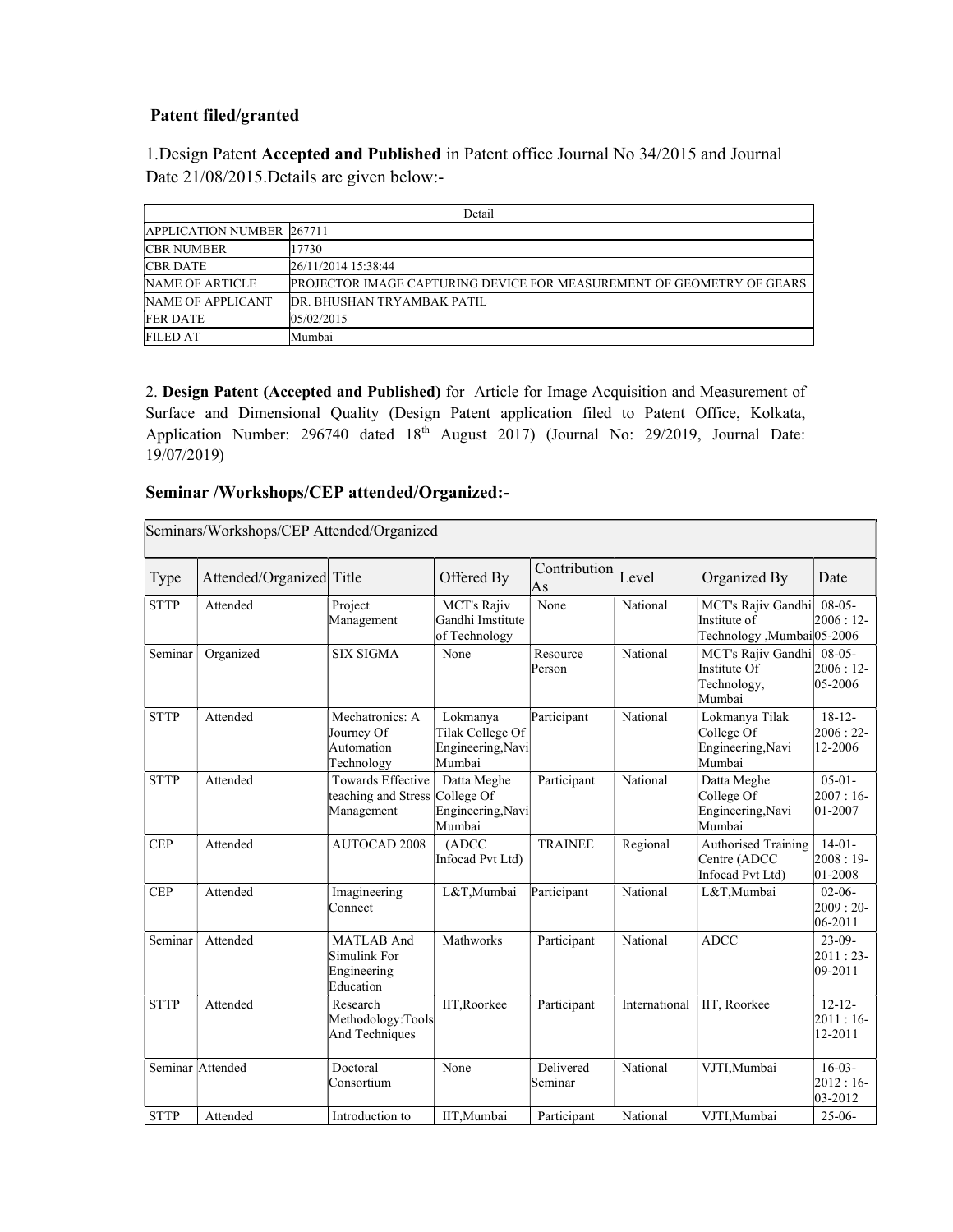|            |          | Research<br>Methodologies                                                                  |                                        |             |               |                               | $2012:04-$<br>$ 07 - 2012 $                                  |
|------------|----------|--------------------------------------------------------------------------------------------|----------------------------------------|-------------|---------------|-------------------------------|--------------------------------------------------------------|
| Seminar    | Attended | Airships                                                                                   | VJTI.Mumbai                            | Participant | National      | VJTI,Mumbai                   | $30-01-$<br>$2013:30-$<br>$01 - 2013$                        |
| Seminar    | Attended | Practice Leaders<br>Forum 2013                                                             | NITIE ,Mumbai<br>and POMS, USA         | Participant | International | NITIE, Mumbai and<br>POMS,USA | $23 - 12$<br>2013:24-<br>12-2013                             |
| FDP        | Attended | Project<br>Management Tools<br>and Techniques                                              | VJTI and PMI                           | Participant | National      | VJTI and PMI                  | $22 - 08 -$<br>2013:26-<br>$ 08 - 2013$                      |
| FDP        | Attended | Simulation of<br>Manufacturing<br>System                                                   | Fr.CRCE and<br>IIIE, Mumbai<br>Chapter | Participant | National      | FR.CRCE, Bandra               | $13-03-$<br>2015:14-<br>$ 03 - 2015$                         |
| FDP        | Attended | Hands on training<br>on Computational<br>Fluid Dynamics<br>using Simulations               | Fr.CRCE                                | Participant | National      | FR.CRCE, Bandra               | $03-02-$<br>2017:04-<br>$ 02 - 2017$                         |
| Seminar    | Attended | Elsevier Connect                                                                           | Elsevier                               | Participant | National      | Elsevier                      | $26$ Dec<br>2018                                             |
| <b>FDP</b> | Attended | Machine Learning                                                                           | Fr.CRCE, Bandra Participant            |             | National      | FR.CRCE, Bandra               | 28th Feb &<br>22nd<br>March<br>2019 (FDP<br>$2 \text{ days}$ |
| <b>FDP</b> | Attended | Global Online<br>Certification<br>Course on Supply<br>Chain Digitization<br>and Management | NITIE, Mumbai                          | Paricipant  | International | NITIE.Mumbai                  | 16/01/2021<br>To<br>21/03/2021<br>(Online)                   |

### Work as reviewer/Sessions chaired:-

| Work as Reviewer / Sessions Chaired |                                                                                                                |                                                                                                                                                                                   |                                                                                                     |  |  |  |
|-------------------------------------|----------------------------------------------------------------------------------------------------------------|-----------------------------------------------------------------------------------------------------------------------------------------------------------------------------------|-----------------------------------------------------------------------------------------------------|--|--|--|
| Reviewer<br>Type                    | Title                                                                                                          | Journal / Confereance Name                                                                                                                                                        | Year                                                                                                |  |  |  |
| Reviewer for<br>Journal             | Industrial Engineering Journal                                                                                 | Industrial Engineering Journal                                                                                                                                                    | Reviewed Many papers till<br>now                                                                    |  |  |  |
| Session chair                       | International conference on<br>"Advances in Science and<br>Technology - (ICAST-2015)                           | international conference on "Advances in<br>Science and Technology - (ICAST-2015)                                                                                                 | 9th December, 2015 organized<br>by SCOE, Navi Mumbai in<br>association with University of<br>Mumbai |  |  |  |
| Session chair                       | International conference on Nascent<br>Technologies in Engineering -<br>$(ICNTE-2017)$                         | International conference on Nascent<br>Technologies in Engineering - (ICNTE-2017)                                                                                                 | 28 January 2017 organized by<br>Fr.CRIT, Vashi Navi Mumbai                                          |  |  |  |
| Session Chair                       | International Conference on<br>Manufacturing & Industrial<br>Engineering (ICMIE-2017)                          | International Conference on<br>Manufacturing & amp; Industrial<br>Engineering (ICMIE-2017)<br>organised by IIIE Aurangabad Chapter<br>in association<br>MGM's JNEC,<br>Aurangabad | 2017                                                                                                |  |  |  |
| <b>Session Chair</b>                | 'International Conference on<br>Advances in Design, Manufacturing<br>and<br>Thermal<br>Engineering<br>(ICDMT)" | International Conference on<br>Manufacturing & Industrial<br>Engineering (ICMIE-2017)<br>organised by IIIE Aurangabad Chapter<br>in association<br>MGM's JNEC,<br>Aurangabad      | Feb 2018                                                                                            |  |  |  |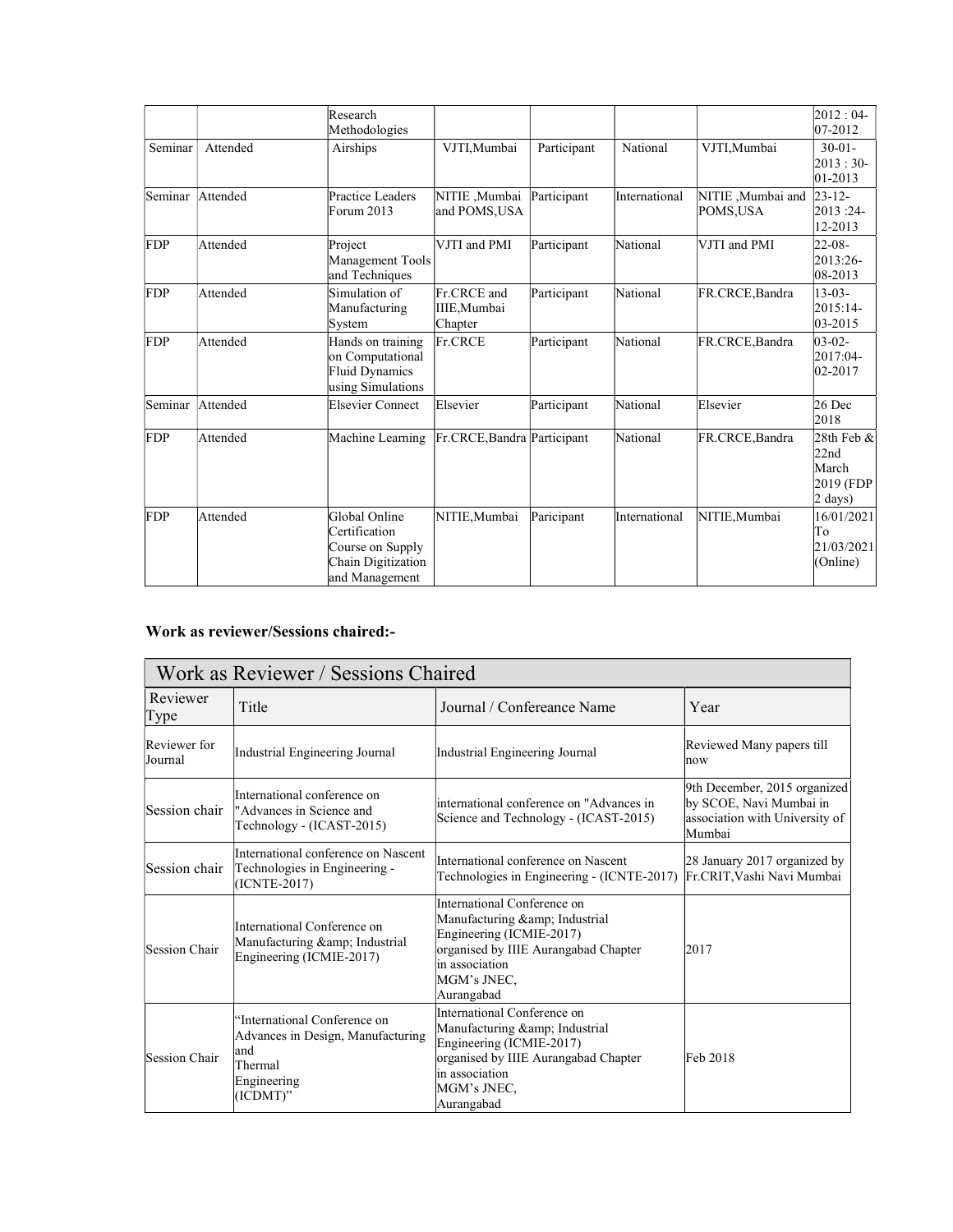# Guest Lectures Delivered:-

- 1. Delivered lecture on "Research Methodology" at VIVA institute of Technology, Virar on friday 26th June 2015.
- 2. Worked as resource person and delivered lecture on "Data Analysis using SPSS" on 30/06/2015 at RGIT, Versova in Faculty Development Program on "Recent Trends in Manufacturing Practices"
- 3. Delivered Seminar on "Introduction to application of multivariate tools in research using statistics based softwares" at SIES graduate school of Technology ,Nerul, Navi Mumbai
- 4. Invited Lecture on –"Approaches for Successful Ph.D. Research Completion in Manufacturing Technology area" at Jondhale College of Engineering, Dombivili (Feb 2018)
- 5. Invited Lecture on –Research Methodology at Fr.CRCE,Mumbai (Feb 2018) for Two days FDP on Research Methodology and Statistical Techniques in Research
- 6. Delivered Lecture on- Publications in Predatory Journals- Cause of Pollution in Research Culture at Fr CRCE, Bandra (March-2018)
- 7. Invited Lecture on –Applications of Statistical Tools in Research at Rajiv Gandhi Institute of Technology, Mumbai on 29/03/2019
- 8. Invited Lecture on –Introduction to SPSS at Rajiv Gandhi Institute of Technology, Mumbai on 31/03/2019
- 9. Delivered session on "IPR for students and faculty members" on 10<sup>th</sup> January 2019 under initiative by MHRD IIC-Fr.CRCE. Talk was majorly focusing on Patents, Designs, Trademarks and other IPR related issues.
- 10. Guest faculty to teach a full course on Operations Planning under Uncertainty for post graduate program at NITIE,Mumbai
- 11. Resource person for Ph D Skill development Lab at K J Somaiya College of Engineering,Mumbai
- 12. Deliverd invited lecture on- Statistical Analysis in Research using Open Source Software-JAMOVI at P. R. Pote College of Engineering and Management,Amravati

### Contribution and Responsibilities handled in Academic Experience:

- Contributed to Syllabus Revision Committee of Mechanical branch at undergraduate and post graduate level for Mumbai University
- Contributed to student's paper Presentation Program as a session Judge to Mumbai University Colleges
- Member of Departmental Advisory Board at Rajiv Gandhi Institute of Technology, Mumbai
- Worked as member of selection committee for selection of candidates for admission to Ph.D. (Technology) program in mechanical engineering at various institutes in Mumbai
- Worked as member of selection committee for faculty recruitment at various institutes in Mumbai
- Subject Expert in selection committee for CAS (Assistant Professor and Professor at KJSCOE,Mumbai
- Worked as member of committee for selection of teachers at DAV Public School, Airoli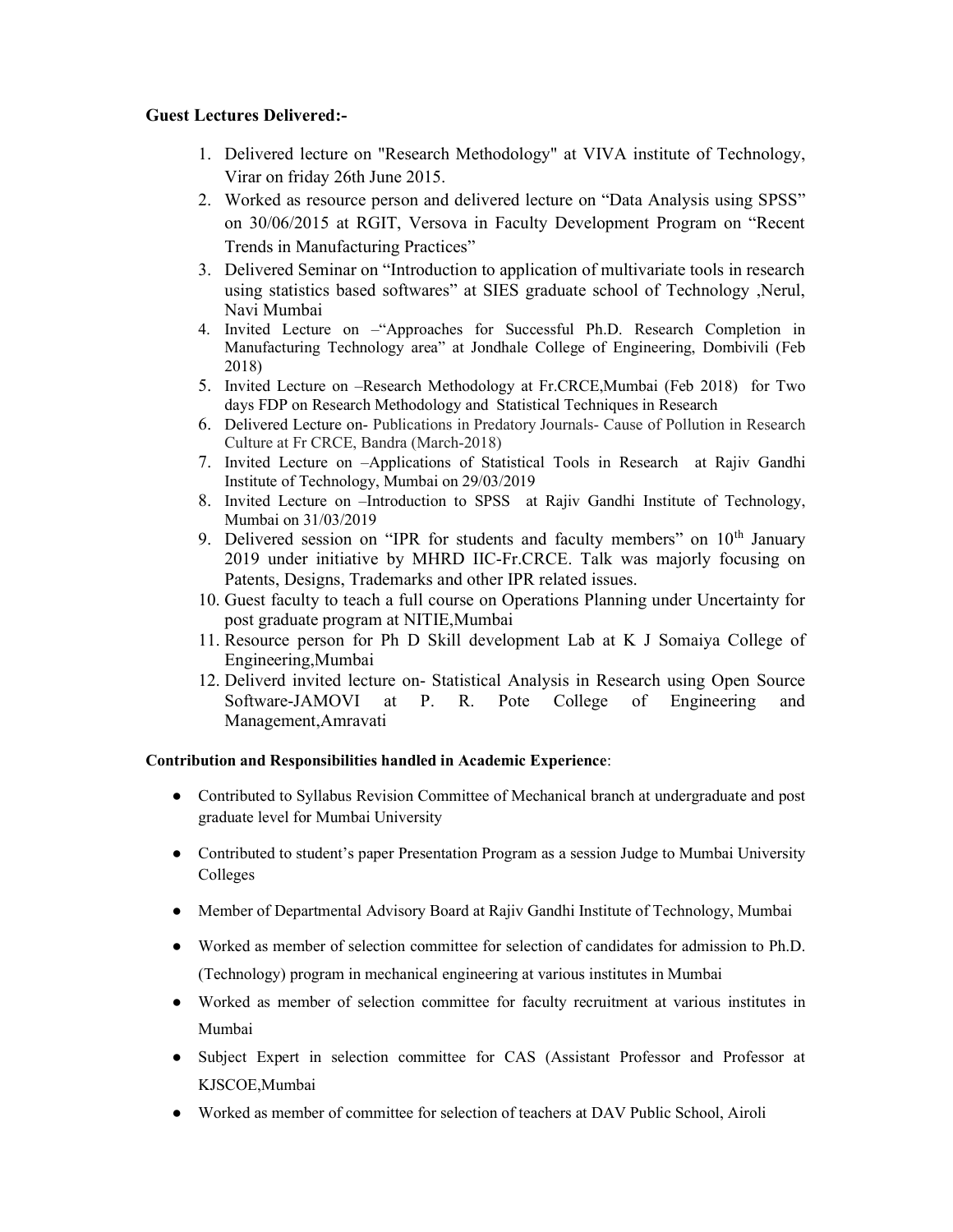- Member of local inquiry committee for inspection of Engineering colleges in Mumbai for affiliation of UG and PG courses
- Working as Vice Chancellors Nominee for Board of Studies in Mechanical Engineering by University of Mumbai at Autonomous College-Thakur College of Engineering, Mumbai

#### Awards Received:-

- 1. Awarded as Fellow Member by Indian Institution of Industrial Engineering
- 2. Honoured with prestigious 'Special Award' from Indian Institution of Industrial Engineering for continuous innovative development of Industrial Engineering in its operations and significant encouragement to the industries in India
- 3. Received 'Best Paper Presentation Prize for the First Rank' for the research paper jointly authored Ms Ketaki Joshi and presented by them at International Conference on "Role of Industrial Engineering in Industry 4.0 Paradigm (ICIEIND)" organized by IIIE Odisha chapter in collaboration with Siksha 'O' Anusandhan (Deemed to be University), at Institute of Technical Education and Research (ITER) from 27th-30th September 2018
- 4. Received Best paper award at National Conference organized by NITIE (2018)

#### Areas of Interest:-

Metrology, Quality Control, Performance evaluation of Information Systems, Design of Experiments, Mechatronics, Automation, Engineering Graphics, Research Methodologies, Multivariate Data analysis, Machine Vision Systems, Machine Learning, Information Systems in Manufacturing Industries, Enterprise Resource Planning, Decision Making in Uncertainty

#### Software Proficiency: -

- AUTOCAD,
- Hyper form,
- LS-DYNA,
- SPSS,
- AMOS
- **MATLAB**
- **JAMOVI**
- JASP

#### Personal Information:-

Date of Birth- 29/11/1974

Sex-Male